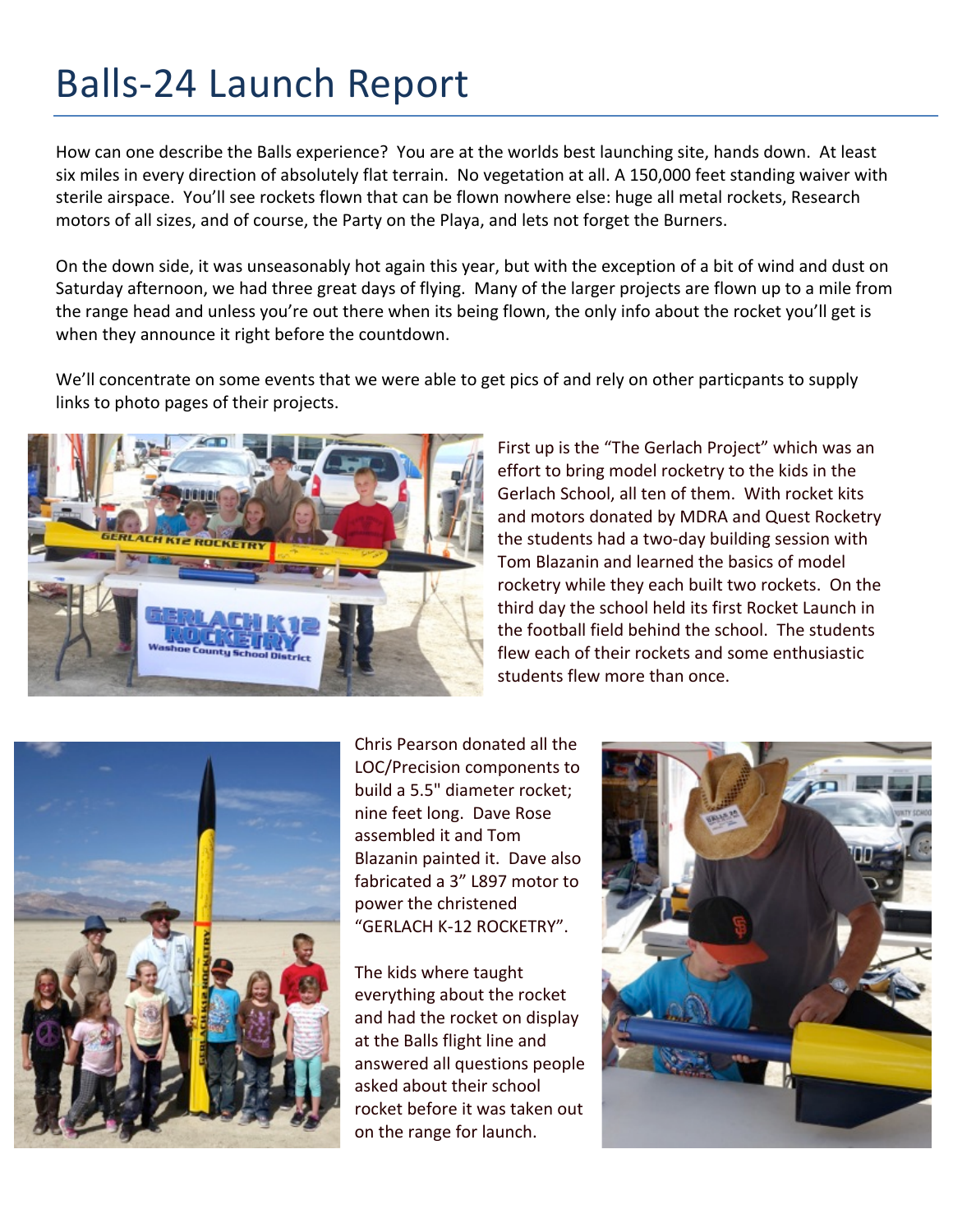



Tripoli Gerlach member Larry Benek had the honor to prep the K-12 on the pad and the kids screamed (below) as the K-12 headed skyward (far left) in a textbook flight to 8,639 feet with a perfect recovery under chute (center).

The recovered rocket was donated to the Gerlach school and will be displayed in the school building.

Plans are already being made for another, larger rocket to be constructed for next years launch.

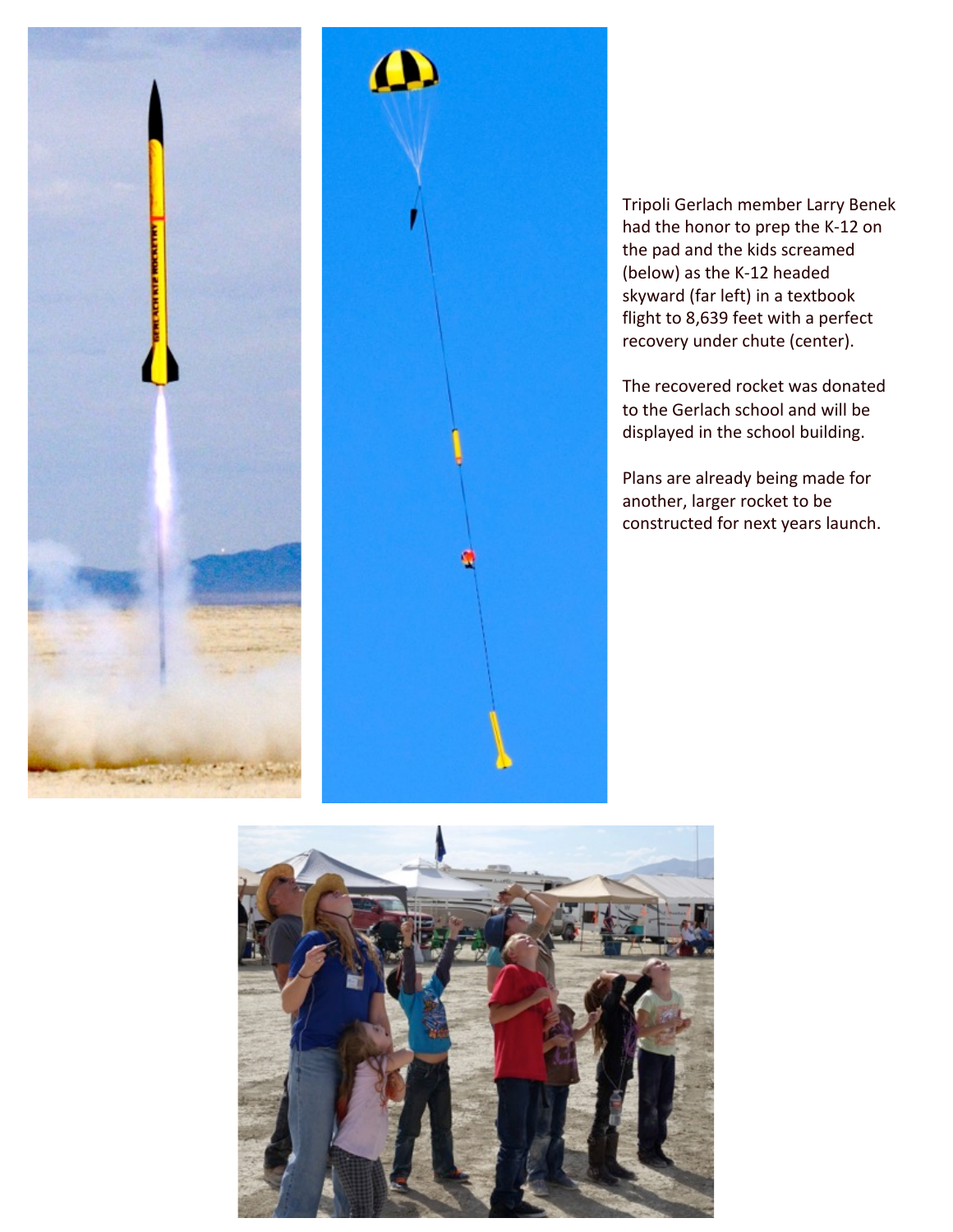



This was a typical large scale project: Jim Cornwell's Dengue Fever Mosquito (left). Based, of course on the Estes Mosquito, except on mega-steroids! That rocket is actually about 12 feet tall!

Powered by an eight inch diameter O7500 motor, shown (below left) with Jim, it was one of the few large scale projects I actually got photos of at takeoff. 



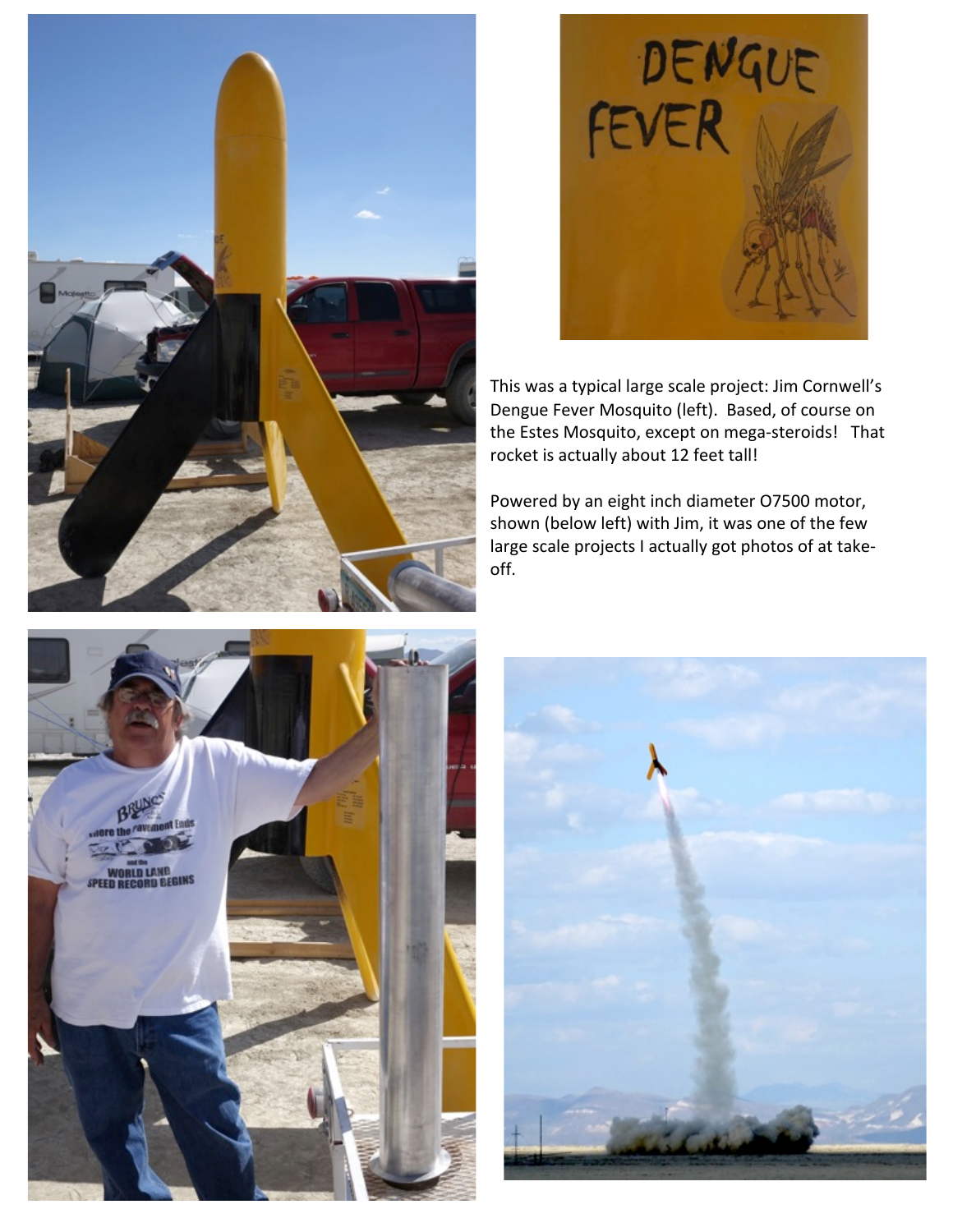

George Pike (left) poses with his 5.3" diameter tube-fin rocket named "Original Sin" on the launch pad.

Flown with a 98mm Research 90% M1900 Slow Green motor, the rocket took off perfectly (right) but stripped the fin-tube off at about 2500 feet and then proceeded to sky-write until the motor burned out. The recovery system deployed and the airframe was recovered safely but slightly damaged.







NOTRA member Ken Good (above left) on the way out to the launch pad with his "Hermes" 4" diameter rocket powered by a Research M2107 NASSA Red motor, which flew to 17,863 ft. at Mach 2.1. Chris Pearson (above right) proudly poses with his newly acquired Darque Star "Obsidian" almost all aluminum rocket. Chris will be returning with it next year to fly it with a baby N motor. Fully loaded with propellant it would come out to be an "O" motor.